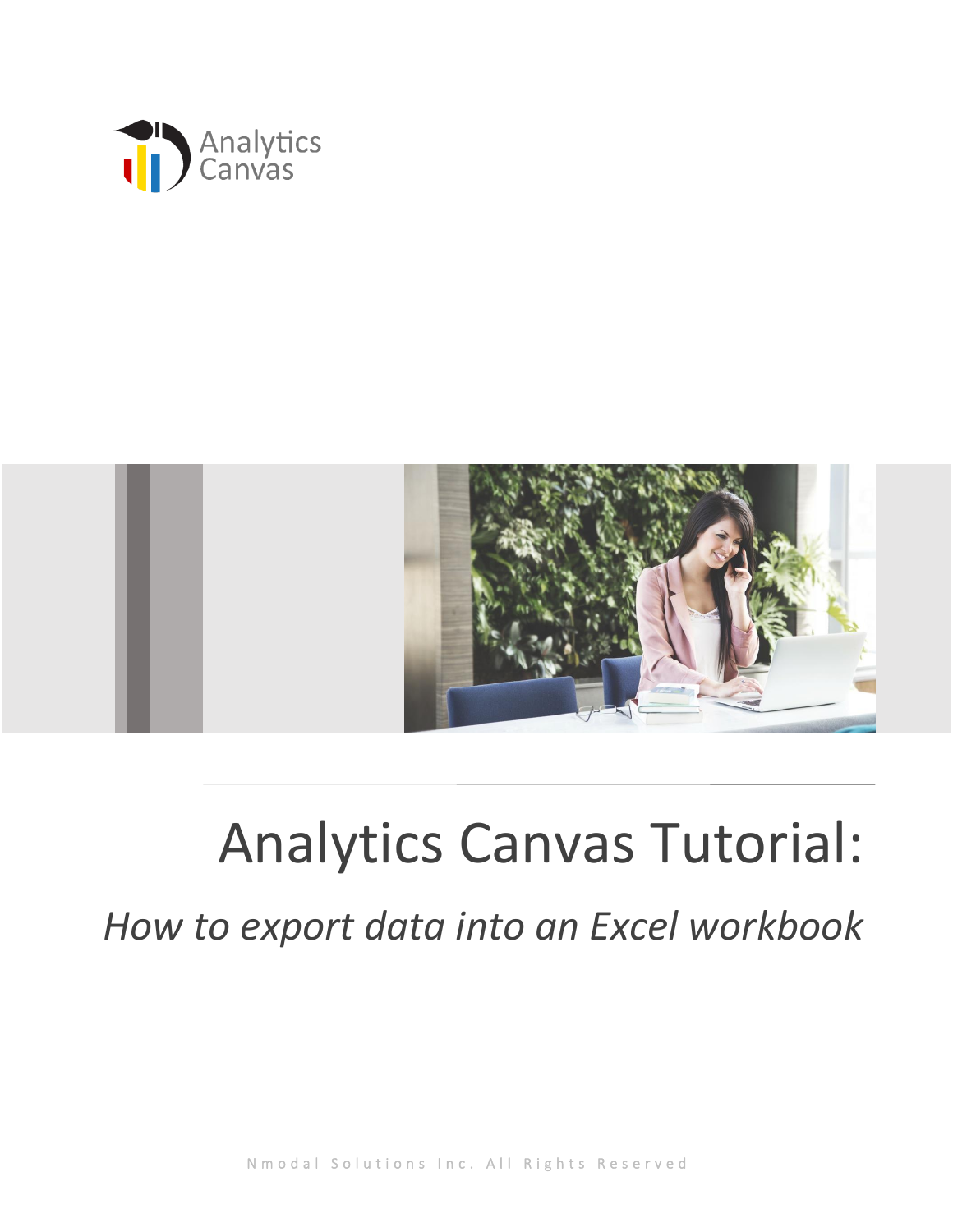

**Analytics Canvas Tutorial:**  *How to export data into an Excel workbook*

## **Overview**

Welcome to Analytics Canvas's tutorial. This is one of a number of detailed tutorials in which we explain how each feature within Analytics Canvas works, with additional context to help you understand it better, and to use it to best suit your own needs.

## **Excel File Export**

The Excel Workbook Export Block allows you to export data into specific ranges within new or existing worksheets in an Excel workbook.



*Figure 1 Excel Workbook Export Block*

To generate an Excel file:

Step 1. Drag and drop the Excel Workbook Export Block from the Block Library, or right-click on the Main Canvas and select "Add Export Block" and then "Excel Workbook Export".

Step 2. Connect the Excel Workbook Export Block to a block that contains the data that you would like to export.

Step 3. Click on the Excel Workbook Export Block to access its settings.

| Excel Workbook export 2<br><b>Block Messages</b><br>Data                     |                      |                              |
|------------------------------------------------------------------------------|----------------------|------------------------------|
| Excel Workbook export 2<br><b>Block Name</b>                                 |                      | Excel Workbook export        |
| <b>Excel Workbook</b>                                                        | Edit<br>$\checkmark$ | New Workbook                 |
| Location to insert data set in Workbook                                      |                      |                              |
| Sheet 1! A1<br>Pick<br>Sheet:                                                |                      |                              |
| $\vee$ Include column names in first row<br>Hide this sheet after generation |                      |                              |
| Edit data filter<br>---                                                      |                      |                              |
|                                                                              |                      | Open last generated workbook |

*Figure 2 Excel Workbook Export Settings*